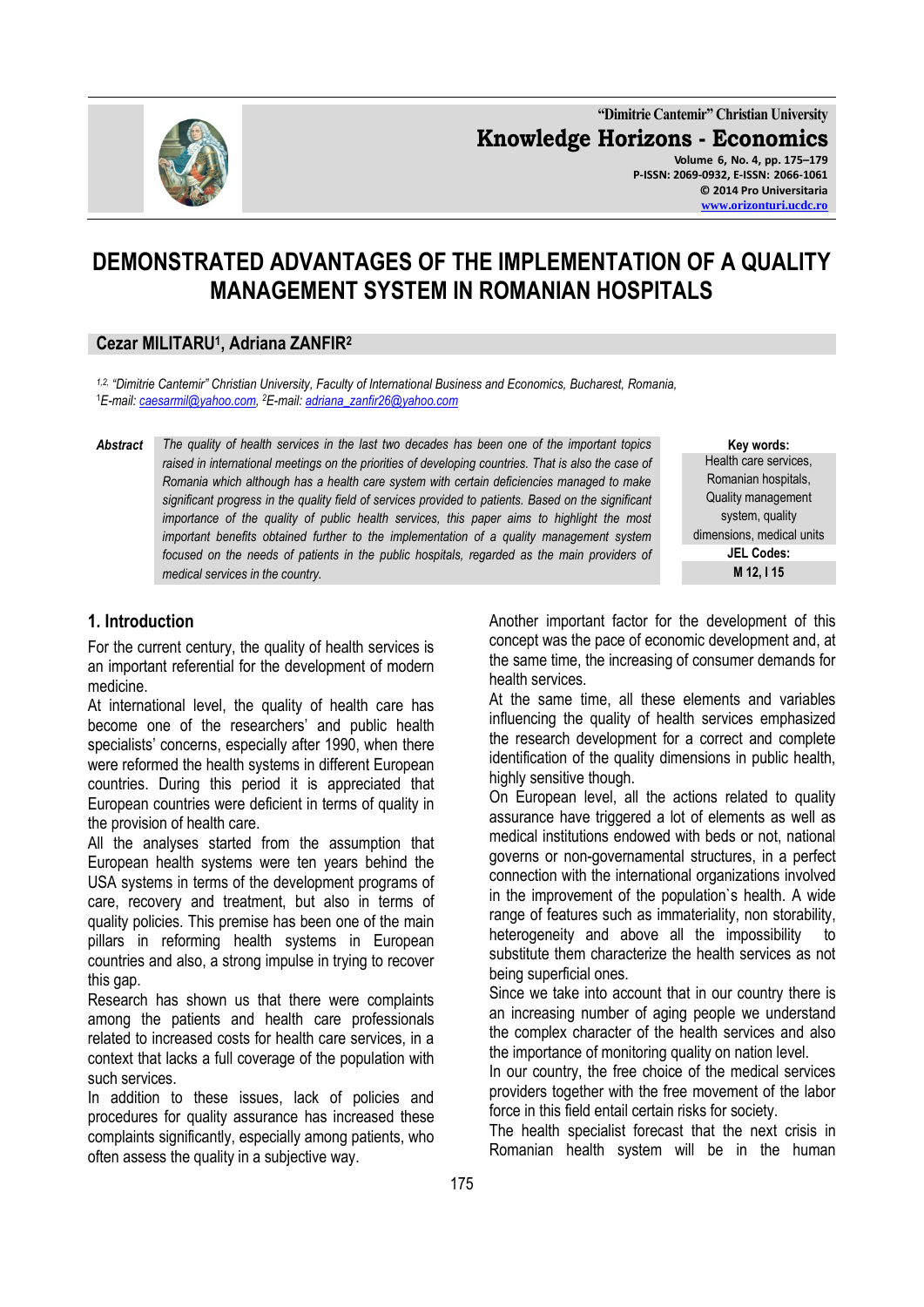resources area. Although, the poor financing has been often approached as it is below the real system demands, the main cause of the health staff`s migration is related to working conditions rather than to the payment.

This phenomenon has a strong impact on the patients themselves, especially on the ones who need emergency medical care.

Therefore, we are entiled to think that the quality improvement, in all respects (products and services for the patients, managerial processes, work conditions, preventive medicine promotions etc.) is going to bring benefits to all the parties involved in providing and consumption of medical services.

# **2. Methodology of research**

As we are interested in the quality management approach in medical units, we have tried to prove that it is highly important for a hospital to implement a quality management system focused on enhancing the efficiency of activities and on meeting the demands of the internal and external beneficiaries.

Hence, in a recent study on the patients` needs in an important Romanian public hospital, we have tried to show the actual advantages of implementing an efficient quality management system going to promote quality as a fundamental value.

Using a twenty questions complex questionnaire, we consider a sample of 400 persons hospitalized in different sections. We have tried to get certain data about the quality dimensions, in order to point out the imperative to implement a quality management system in all the public hospitals in Romania.

The entire study has certainly been made from the patients` point of view as they are the main beneficiaries of the health services and the most important quality assessors.

One of the assumptions we started with in achieving this study enabled us to check if the patients hospitalized in an unit with a quality management system implemented and certified are highly satisfied.

Actually, the way the quality dimensions are achieved in a hospital is reflected in the patients` satisfaction.

## **3. Literature review**

Regarding the evolution of the *"quality in the medical field"* concept, the specialty literature show us three important periods worth considering to understand the progress accomplished so far:

- *the first stage* – early 20th century – refers to the way there were applied the great scholars` and specialists` ideas of that time (especially the great surgeon Ernest Amory Codman), who started to publish articles and studies about the importance of making the hospitals activities very efficient and of avoiding errors. That was the time when there were set the bases for the first program on specific standards in medical activities.

- *the second stage* – after 1950s – is represented by Avedis Donabedian's researches, famous physician and professor - founder of the study of quality in health care and medical outcomes research. His concerns for quality made him *"pioneer in the quality of health care",*  as he was internationally called. This period is characterized by the emergence of a new method for assessing the quality of health care by the tridimensional model: *structure* (that means organizational attributes such as physical characteristics, culture, management, resources) *process* (diagnosis, treatment, care, medical recovery) *outcome* (mortality indicators, quality etc.).

- *the third stage* **-** around the 1980s - is represented by Donald Berwick`s researches, a renowned physician of that time. Concerned about health systems management, he tried to make the quality-safety-costs report more efficient, applying evidence-based medicine. Based on the quality dimensions in industrial field, Berwick tried to apply quality control measures in different stages of medical care.

In this way, the international health systems are able to operate by the same rules for quality control applied by WE Deming and JM Juran in industrial sector (Zanfir, 2014).

Of course the idea of "make a better people" or "do no harm" has existed since antiquity (promoted by Hippocrates in 500 BC). But, the evolution of this concept is an outstanding one, in all areas and more, in the medical field. Today, we talk about complex quality management systems with well defined stages that engages functions of planning, organizing, coordinating, motivating staff to achieve the objectives of quality, control, evaluation and continuous quality improvement of health services.

We could say that these emerged a *fourth stage* in the evolution of quality concept in healthcare, *stage of the quality management systems,* designed and implemented in accordance with international standards specifications.

In Romania, the continuous improvement of quality of health services is essential. Studies have shown that in terms of health, the population of our country presents some of the less favorable indicators across the European area. If we look back on our healthcare system, we notice that there are a lot of factors that require more efficiency in all public hospitals activities. In recent years, causes such us the mortality increasing, due to chronic disease multiplying, the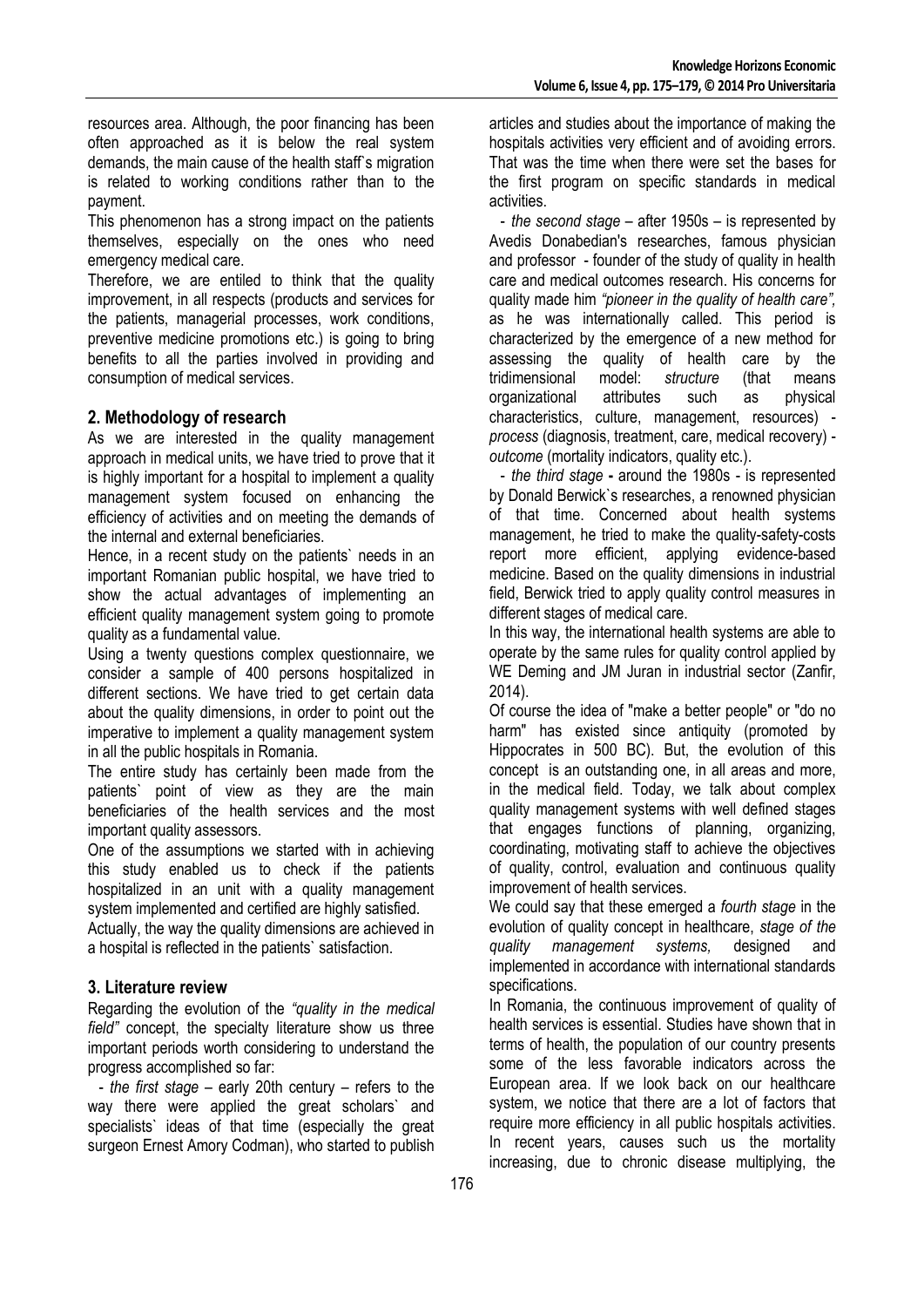growth of elderly population share, multiplying the risk factors for health, increased mortality infantile or standard of living, have made Romania a country where the life expectancy of the population is six years lower than in other EU member countries (Vlădescu and Bușoi, 2011).

At present it is difficult to keep under control the demographic changes or the changes in the society structure, but we can intervene to improve the quality of services provided by the Romanian health system, so as to achieve a health level comparable to the developed countries. The patients, as direct beneficiaries can make pressures that will finally have a beneficial effect on the efficiency of hospital activity.

As we say in a previous article, the Romanian economy still recovering from the economic crisis turbulence. It is difficult to insert additional funding for health system strengthening and increasing accessibility to quality health services, especially in areas run (Zanfir *et al.,* 2013).

In this context, there are dissatisfactions related to the time necessary for different types of interventions or the distance to be traveled for specialized care.

Solving of this deficiencies is the responsibility of the institutions involved in maintaining the health of the population and requires a fairly long period.

However, the changes that support the improvement of services quality must be initiated by hospitals. The management of these institutions must understand that in order to have efficient work it must adjust like any other organization to the internal and external pressures.

Researchers in the quality field demonstrates in each study that *"the need of health is infinite".* (Opincaru *et al.*, 2004).

In this context, experts say that in order to obtain higher performances under current conditions, hospital managers must ensure the most effective method of treatment and they must find different ways to ensure efficient use of human and economic resources, resources that our health system is deprived of.

Physicians, extremely important part of the system, state that *"hospitals managers have already understood that under current conditions, the adjustement to the requirements of modernization and European integration in healthcare involves change in management practices".* (Ciurea *et al.*, 2007).

Considering the opinion of health professionals and public health specialists but also patients` expressed needs, as a referential, we believe that the most advantageous method to increase the activities efficiency and also to optimize resource consumption is the implementation of a quality management system in all public hospitals in Romania

## *3.1. A quality management system implementation solution for more efficient hospital activity*

As we say in other papers (Zanfir, 2014), we think that to achieve a high level of performance in the medical field is elementary that all health care units, especially hospitals, to have implemented a quality management system, in accordance to international standards specifications. Since this is an area with unique features, quality management system should be set up so as to develop new methods of management, more efficient and adapted to the characteristics of medical care.

In most cases, the health services quality is perceived through quality of care that was received by the patient. That is a normal thing considering the fact that the patient is the main evaluator of the service quality. Usually, the patient does not understand the complexity of hospital activities and also, they do not know in detail the management processes, operational procedures or clinical practice rules. Therefore, the tendency is to analyze subjectively, only in terms of certain indicators such as the expectation time, medical and auxiliary staff behavior, the quantity and quality of food, the endowment of the hospital or the amount of information received.

*Quality management* has an overview and does not refer only to the medical activity, but consider *all related activities that* contribute to it.

Even if in the medical sector, the services particularities are unique, even here there can be successfully applied the recommendations to international quality standards. ISO 9000 family of standards include specifications that healthcare organizations can use to become more effective. Also, these standards can be an important guide for designing the quality management system in terms of efficiency and effectiveness. It should be noted that, by implementing a quality management system, will bring added extremely value, by hospitals orientations to achieving quality. By the quality policy it produces a high responsibility of the management and whole staff and the quality is perceived as a fundamental value. In this way, it develops a quality culture that all of parties involved will benefit.

Moreover, the implementation of a quality management system "make orderliness" in the hospital and helps to create logical stages of the activities, after work procedures and instructions well defined.

Quality Management System covers all management processes based on a well-established and structured documentation, the main objective being *"focus on*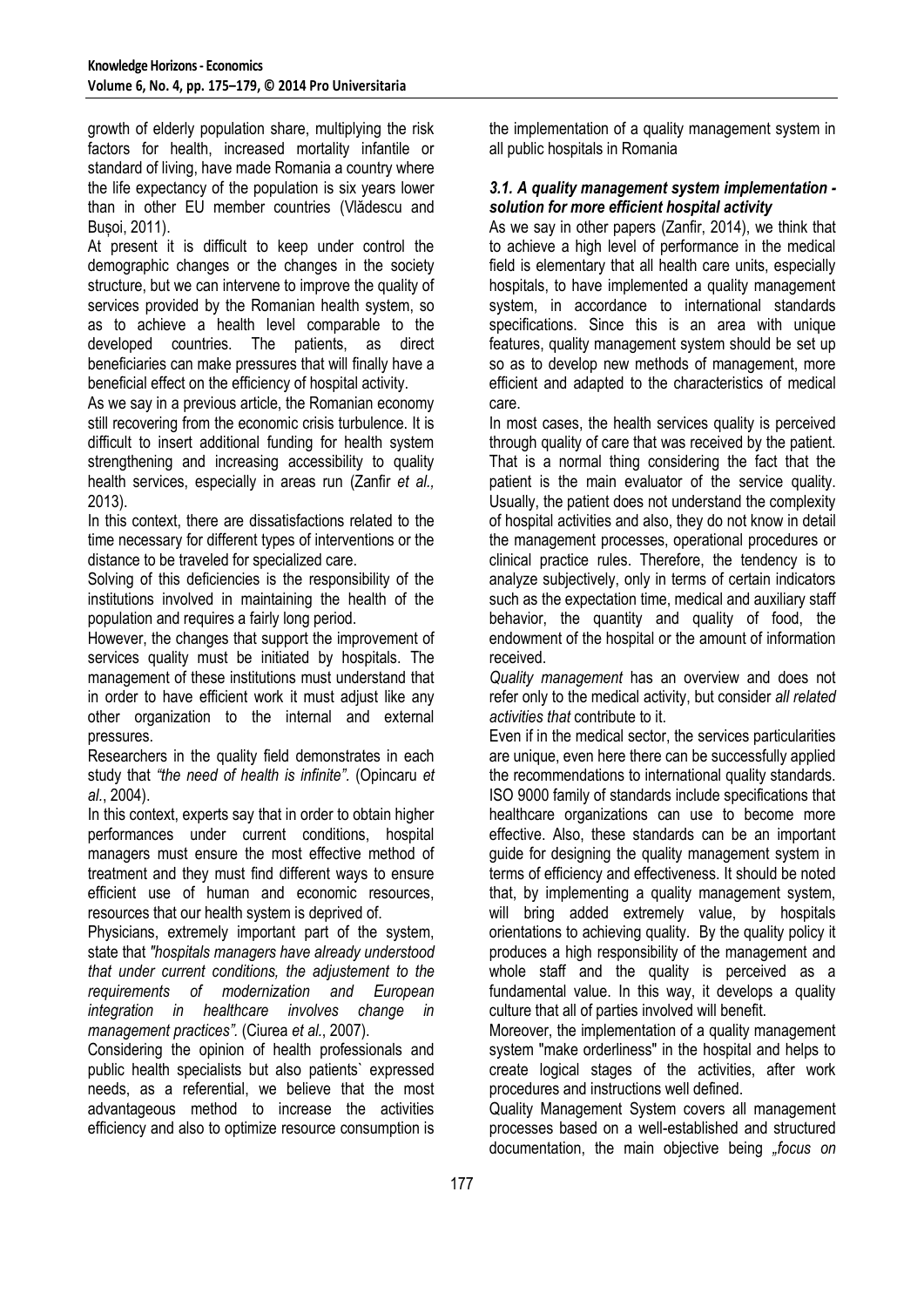*quality".* It is very important to talk about regulations and procedures, because these are made by certified persons who take into account the activities of hospitals, both on the management principles and also in terms of medical practice.

The specialized literature (Csiki et. al), presents the main purposes of quality management in healthcare organizations: quality assurance processes of diagnosis and treatment; identification, assessment and prevention of errors; quality assurance structure (space, circuits, equipment); evaluation, quality assurance and improvement process and finished product; continuous development of human resources organization.

These goals can be achieved through a quality management system well implemented. Moreover, our literature mentions a number of advantages obtained by implementing a quality management system in health organizations:

- building a positive image in the market,
- increase patient satisfaction,
- high degree of confidence in the medical unit,
- improve service quality,
- empowerment of staff,
- improving performance indicators,
- increased effectiveness,
- development of quality culture.

#### *3.2. The benefits of implementing a quality management system in Romanian hospitals between theory and reality*

As mentioned, in order to demonstrate these advantages we started to analyze the degree of satisfaction of patients that was hospitalized in a hospital with a quality management system implemented and certified, because we wanted to see if the satisfaction is high.

It should be noted that this hospital is one of the largest service providers in the public health sector and has a very good image on medical market in Romania. Over 60% of respondents were of the opinion that this hospital services received are better than other hospitals in the country.

Taking into account the important aspects such as the behavior of employees (doctors, nurses, nurses), quality of auxiliary services (alimentation, cleaning), informations on the health and quality of care, patients were asked to express a general impression about the services provided by the hospital. For each questions the percentage of patients with a high degree of satisfaction was over 50% and in the case of the doctor-patient relationship over 80%. These answers, coupled with the fact that over 60% of respondents decided to come back in the same medical unit if they will need of care, indicates that the working hypothesis from which we started is true and the patients degree of satisfaction is really high.

Analyzing the performance indicators of hospital, compared to the period when there was not implemented a quality management system, we noticed that some improvements have occurred, especially on quality indicators. In this way, we deduce that there was an efficiency in each process activity and also, increased clinical efficacy.

The attention that was paid to the documentation and taking responsibility to meet the objectives of quality, by the top management, are evidence that there is already formed a quality culture that guides medical and auxiliary staff in their daily work.

Therefore, we can say that we found in practice, all the benefits mentioned by the literature. So, we have the concrete evidence that system deficiencies can be overcome and we can obtain high quality services, according to the real needs of patients.

## **Conclusions**

Although the study included one hospital unit, the positive aspects noticed and demonstrated by analyzing the degree of patient satisfaction, enables us to say that, at present, there is significant improvement in hospital activity compared to previous years.

The trend of improvement can be maintained by the involvement of top management and by promoting the importance of granting high quality services, without any condition or impose any restriction to patients.

The necessity to implement a quality management system in all public hospitals is a reality. All those surveyed in our study believe that *"patient orientation"* should be the basic principle of any medical units and over 96% agree with the statement that *"continuous quality improvement of health services"* is a principle that leads at performances in medical units.

The efficient quality management system requires the development of plans covering all quality dimensions and a specific documentation, so that the quality objectives to be achieved successfully. For that the results to match of expectations, is necessary to apply rules and procedures of good practice in all hospital management subsystems (management subsystem, human, social, technical, informational, informatic, decision-making).

#### **References**

Ciurea A. V., Ciubotaru V. Gh. and Avram E. (2007). *Developing management in health organizations. Excellence in neurosurgery services,* Bucharest: Universitary Publishing House

Csiki Z., Popa R., Tarcea M. and Ureche R. (2007). Evaluation of the quality management system